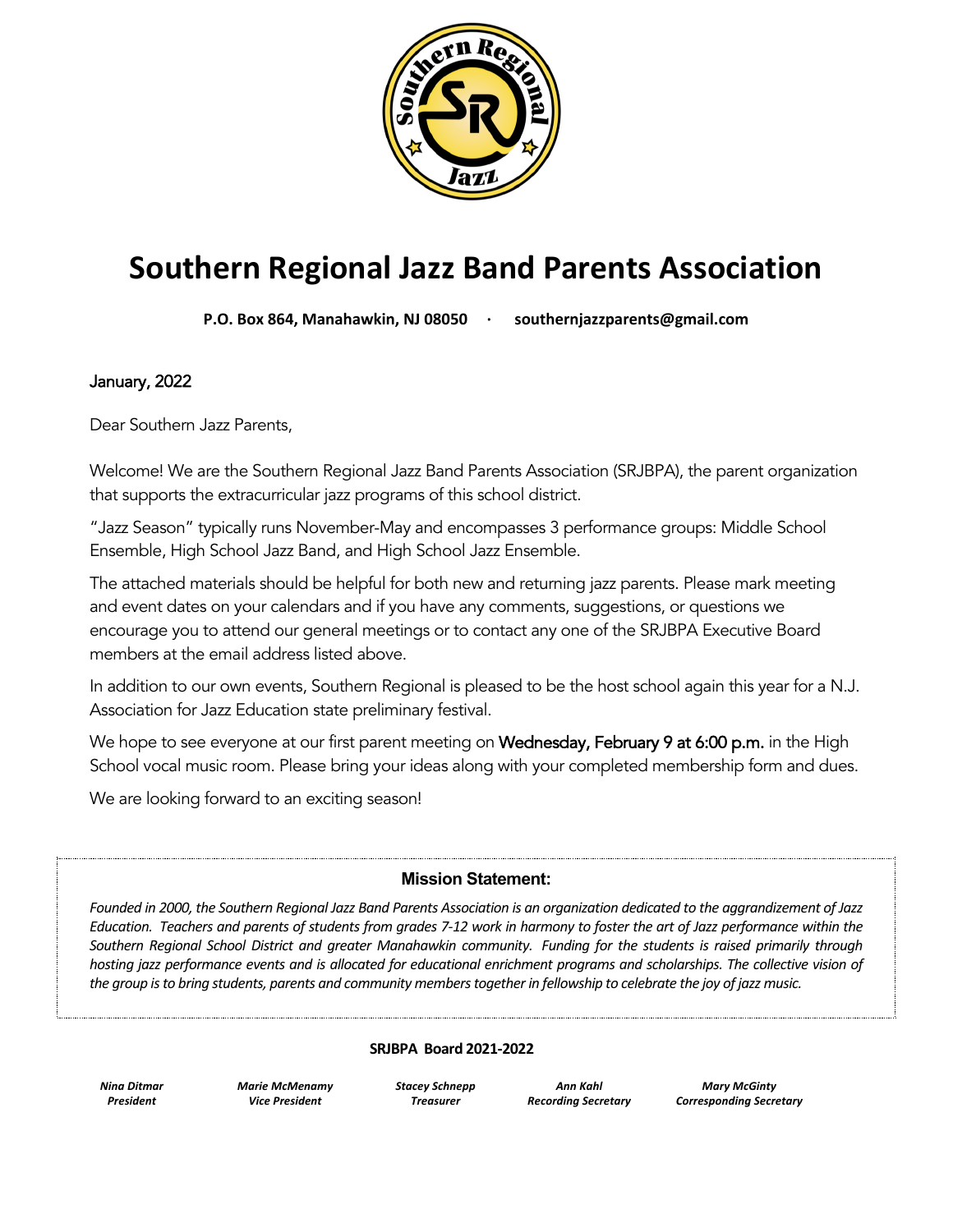# **SRJBPA Membership**

We need you! It takes a group of very dedicated students, teachers, and parents to maintain the Southern Jazz tradition of excellence. SRJBPA is dedicated to supporting and advancing the program through fundraising, event planning, and volunteering. Dues and fundraising offset the cost of home events including judge & sound technician fees, performance expenses, special instructors & workshops, senior scholarships, and our annual jazz banquet. We encourage all parents to join SRJBPA and to renew their membership each year. Annual dues are \$20 per family. Membership is NOT required to attend meetings or help with events, but it is a great financial help to the program and pays for itself with 2 free admissions to JazzFest.

### **Executive Board**

Board members are nominated and selected by SRJBPA members and new officers are always needed as vacancies arise. We encourage both Middle and High School parents to get involved! If you are interested in serving on the Board, please speak to one of the band directors or reach out to the SRJBPA via email: southernjazzparents@gmail.com

## **Stay Informed!**

There are several ways to stay informed about upcoming jazz events, practice schedules, and meetings:

- Visit the Southern Regional Jazz website regularly: www.southernjazz.info
- Check out the Jazz bulletin board in the Middle School and High School band rooms
- Attend SRJBPA meetings!
- Bookmark the district music calendar: www.srsd.net/calendar/eventsCalendar.aspx (from the pulldown menus, select High School, music/theater, and then type "jazz" in the search bar)
- Make sure your child's director has a current email address for you.
- Provide contact information when you join the SRJBPA

# **Meetings**

Everyone has something to contribute! We welcome your ideas, time, and enthusiasm. PLUS, getting to know other band parents makes helping out at events more fun. Meetings are held 1-3 times per year as needed in the High School Vocal Music Room (M-2). Details will be posted on the website and announced via email. Much of the SRJBPA "legwork" is done outside of our meetings so there are many ways to be involved.

#### **Lock Boxes**

Located in each band room is a Jazz lock box. The MS box is just inside the classroom door. The HS box is next to the Jazz bulletin board by the exterior door. **Any notes, payments, or forms for jazz can be placed by your student in the lock box, though please do not send in a large amount of cash.** The boxes will be checked on a regular basis. *Please be careful not put items in the Marching Band Lock Box, which is on the opposite wall of the H.S. band room!*

## **Jazz Camp**

The selective High School Jazz Ensemble begins rehearsing earlier in the year due to their full schedule of competitive events. Each fall, these students participate in a full day "camp", held at Southern, with workshops provided by professional musicians. SRJBPA typically covers the cost of lunch for participants as well as additional instructor fees. This year's camp took place at the high school on **November 20, 2021.**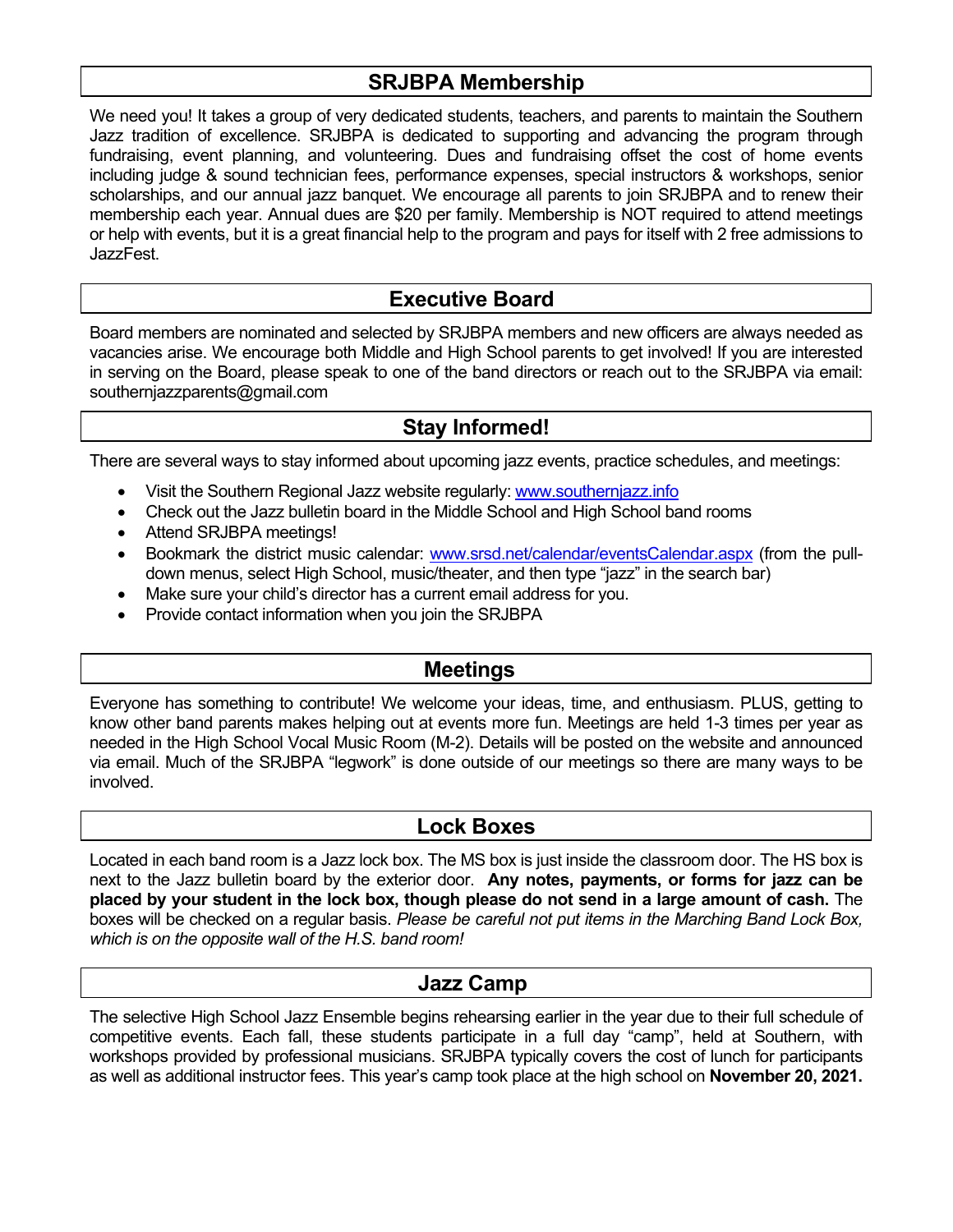# **♪♪♪ Performance Events ♪♪♪**

Performance opportunities showcase our talented student musicians to the community while also serving to raise operating funds. Many parent volunteers are needed to assist with these events.

*Southern Regional JazzFest* (*Friday, March 18, 2022 from 4:00 – 10 p.m*.) Southern welcomes some of the area's finest middle and high school bands for this annual judged competition. JazzFest is a wonderful opportunity for the community to support Southern Jazz while listening to some excellent jazz music in our own Joseph P. Echle Auditorium. Admission is \$10 for adults (free for SRJBPA members). Children, Southern students, jazz alumni, and SRSD staff are FREE. Tickets are sold at the door only. A hand stamp allows patrons to come & go throughout the evening and food is available in the 9-10 Cafeteria.

Trophy sponsors defray the cost of awards presented to the participating bands. Sponsor names will be listed in the event program and students will present the awards to the winning band. Booster lines & photos will also be printed in the event program for \$5 each. Please adhere to the guidelines and due date on the Booster and Trophy Sponsorship forms, which can be found on the jazz website.

Parent volunteers are needed to donate food and beverages, sell tickets at the door, help in the cafeteria, assist in the judges' hospitality room, and serve as "master of ceremonies". Sign-up sheets will be circulated at our first meeting and via email.

*Java & Jazz Coffeehouse:* (*Sunday, April 10, 2022 at 3 p.m.)* At this sell-out event, the 11-12 Cafeteria is transformed into a festive bistro, where guests can relax to the music of Southern Jazz while enjoying hot & cold beverages and delicious homemade desserts. A 50/50 and gift basket raffle add to the excitement.

Students will be assigned (by band and instrument section) to bring in specific food items or contribute \$5 toward supplies. Parent volunteers are needed to set up (usually the day before), serve food, sell tickets at the door, and prepare gift baskets. Admission is \$10 for adults and \$5 for children. Tickets will be available in March and advanced ticketing is strongly encouraged.

*Other Performances***:** MS Jazz and HS Jazz Band may participate in several jazz competitions or festivals at other schools. These valuable opportunities generally occur during school hours and count as field trip activities. HS Ensemble attends additional competitions outside of school hours; most of these events are open to the public with an admission fee at the door. Each band's schedule is detailed on the website.

# **Softball Game & Jazz Banquet**

Jazz season usually concludes with an early spring banquet at a local restaurant. Band directors present awards, acknowledgments, and a slide show as the bands look back on the accomplishments of the year. The SRJBPA covers the cost for all band members; parents wishing to attend may purchase tickets. The bands and directors also like to cap off the year with a spirited after-school softball game at the school. **\*\*Due to covid precautions, the 2022 Banquet may be held as an outdoor picnic in conjunction with the softball game; details to follow.**

# **Scholarships**

All graduating seniors involved in the Southern Regional Jazz program are invited to apply for a college scholarship, regardless of their intended field of study. Scholarships are awarded by the SRJBPA at the discretion of the Board. Eligible seniors must complete an application (available on the website) and attend college in the year following graduation. Last year the SRJBPA awarded \$4750 in scholarships to 17 seniors. Deadline is March 30, 2022; awards are presented at Scholarship Night.

# **Fundraising**

Various efforts help to fund each year's Jazz season and senior scholarships, and it is hoped that every band family will try to participate. On **Wednesday, April 13** from 4-8 pm we will have a Chipotle Fundraiser; see flyer on the website for details. We are always open to new ideas; our very successful Radiothon last spring was conceived and entirely organized by one of our families.